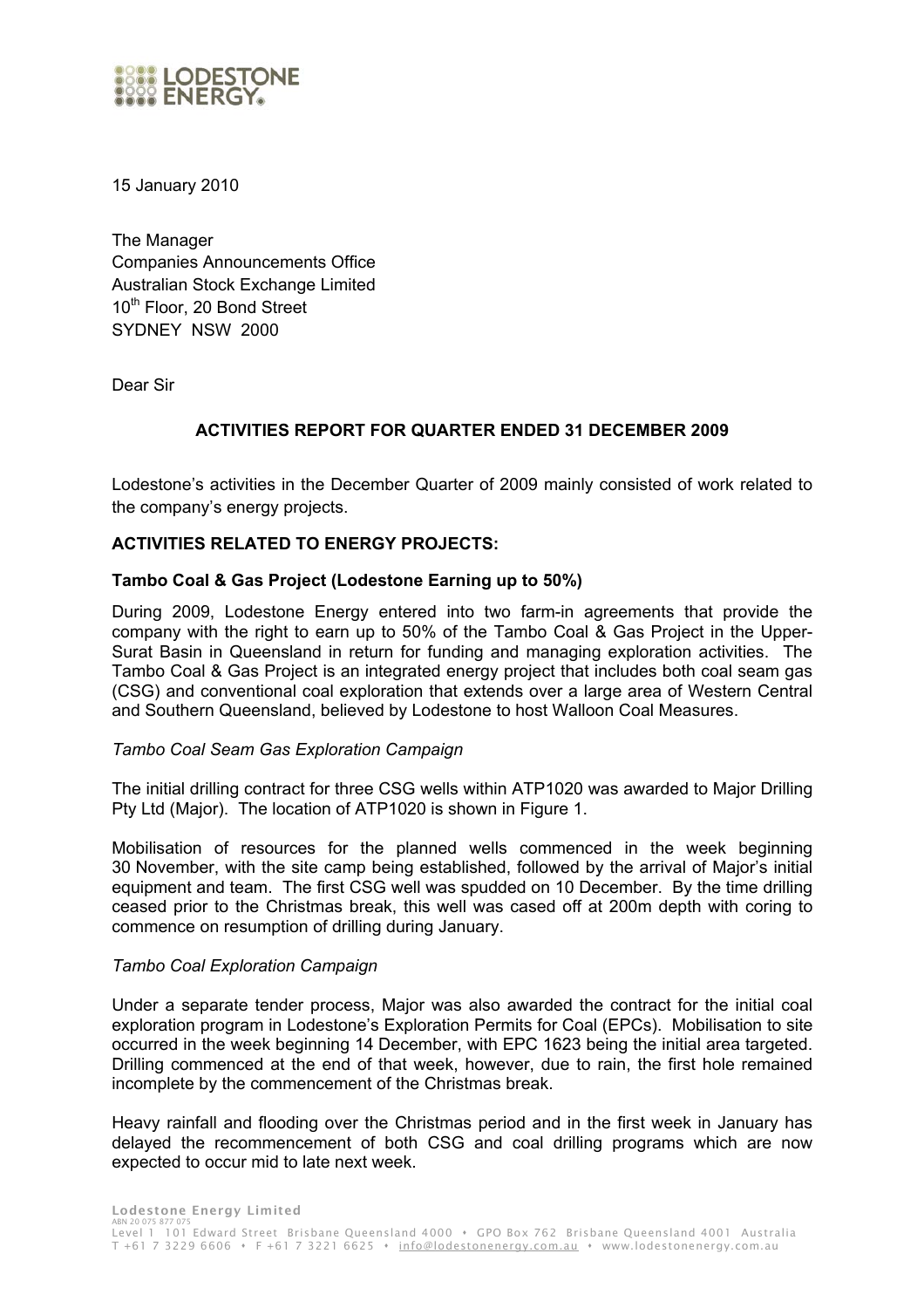# Figure 1 **Tambo Tenure** Queensland Coal Mines and Infrastructure

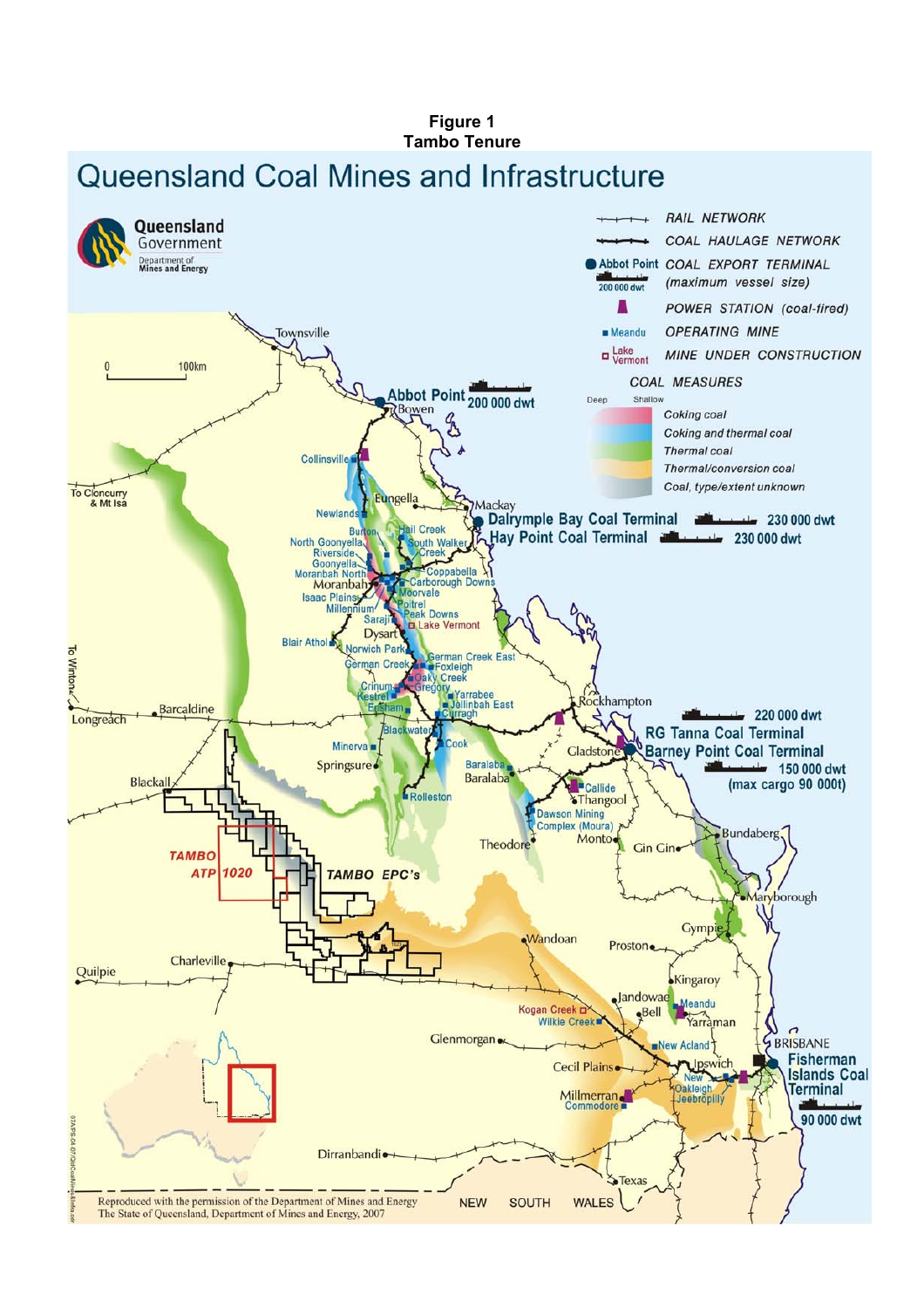# **Moreton Energy Project (Lodestone Earning 50%)**

Lodestone's Moreton Project consists of four EPC's located near Beaudesert in South Queensland. A drilling program was undertaken during the quarter involving exploration drilling on all the EPC's.

The objective of the program was to explore for coal resources suitable for opencut mining. The broad outcomes from this initial drilling program are shown in Table 1 and the EPC locations on the map shown below.

| EPC No.                                   | <b>Drilling Outcome Remarks</b>                                                                                                                                                                                                                                                                                                                                                                                                                                                                                                                                                                                                                                                                                                                                                                                                                                                                                                                                                                                                                            |
|-------------------------------------------|------------------------------------------------------------------------------------------------------------------------------------------------------------------------------------------------------------------------------------------------------------------------------------------------------------------------------------------------------------------------------------------------------------------------------------------------------------------------------------------------------------------------------------------------------------------------------------------------------------------------------------------------------------------------------------------------------------------------------------------------------------------------------------------------------------------------------------------------------------------------------------------------------------------------------------------------------------------------------------------------------------------------------------------------------------|
| <b>EPC 1299</b><br><b>Bromelton</b>       | In the southeast corner of the EPC shallow coal was intersected near<br>the base of the Walloon sequence in two holes. Coring of the coal and<br>the geophysics has shown that the coal is predominantly carbonaceous<br>material and steeply dipping.                                                                                                                                                                                                                                                                                                                                                                                                                                                                                                                                                                                                                                                                                                                                                                                                     |
| <b>EPC 1302</b><br><b>Veresdale Scrub</b> | This EPC is named after the Veresdale Scrub coal deposit, which is<br>located across the northern boundary of the EPC. Previous explorers<br>categorized the Veresdale Scrub deposit (now partly covered by<br>Moreton Energy's EPC 1302) as a typical Walloon Coal with a high<br>volatile content, high raw ash and low total sulphur.<br>Drilling by Lodestone during the December 2009 quarter has<br>determined that the Veresdale Deposit's southward extent is curtailed<br>by a 100m thick intrusive sill which was intersected in numerous holes<br>east-northeast of Beaudesert and has thus sterilised much of the central<br>portion of the EPC. Coal seams of the Walloon sequence were<br>intersected and geophysically logged. Sufficient drilling has been<br>undertaken to estimate the eastern crop zone of the Logan Syncline.<br>Although frequent coal bands exist in the log, no obvious economic<br>seam thicknesses were encountered. The cleanest pair of coal seams<br>occur in the upper section, these were cored and sampled. |
| <b>EPC 1313</b><br><b>Albert River</b>    | In the southeast of the EPC, drilling has confirmed the presence of the<br>(tuffaceous) lower section of Walloon Coal Measures in an erosional<br>window contained in a small valley. Only thin and dirty coals are<br>exhibited on the geophysical log. This erosional window is almost<br>entirely surrounded by the Scenic Rim. Drilling has confirmed that the<br>western and northern sections of the EPC are sterilised by basalts<br>(>140m thick in valleys) and hence un-prospective for opencut Walloon<br>coal.                                                                                                                                                                                                                                                                                                                                                                                                                                                                                                                                 |
| <b>EPC 1524</b><br>Rathdowney             | Drilling has confirmed that the upper sandstone unit of the Marburg<br>Formation outcrops throughout the EPC and that Walloon coal is<br>unlikely to be present.                                                                                                                                                                                                                                                                                                                                                                                                                                                                                                                                                                                                                                                                                                                                                                                                                                                                                           |

**Table 1 Moreton Project Drilling Results to Date**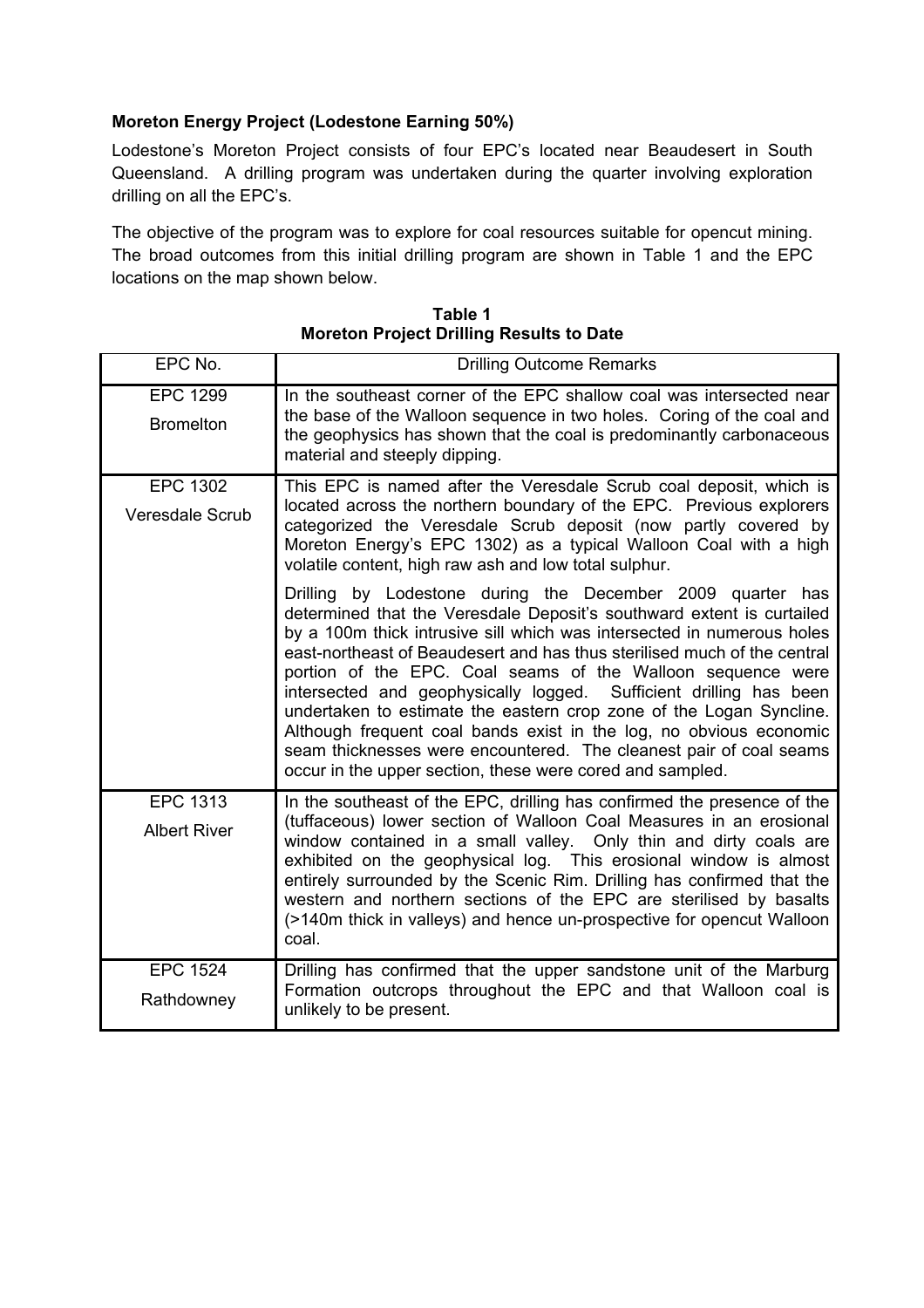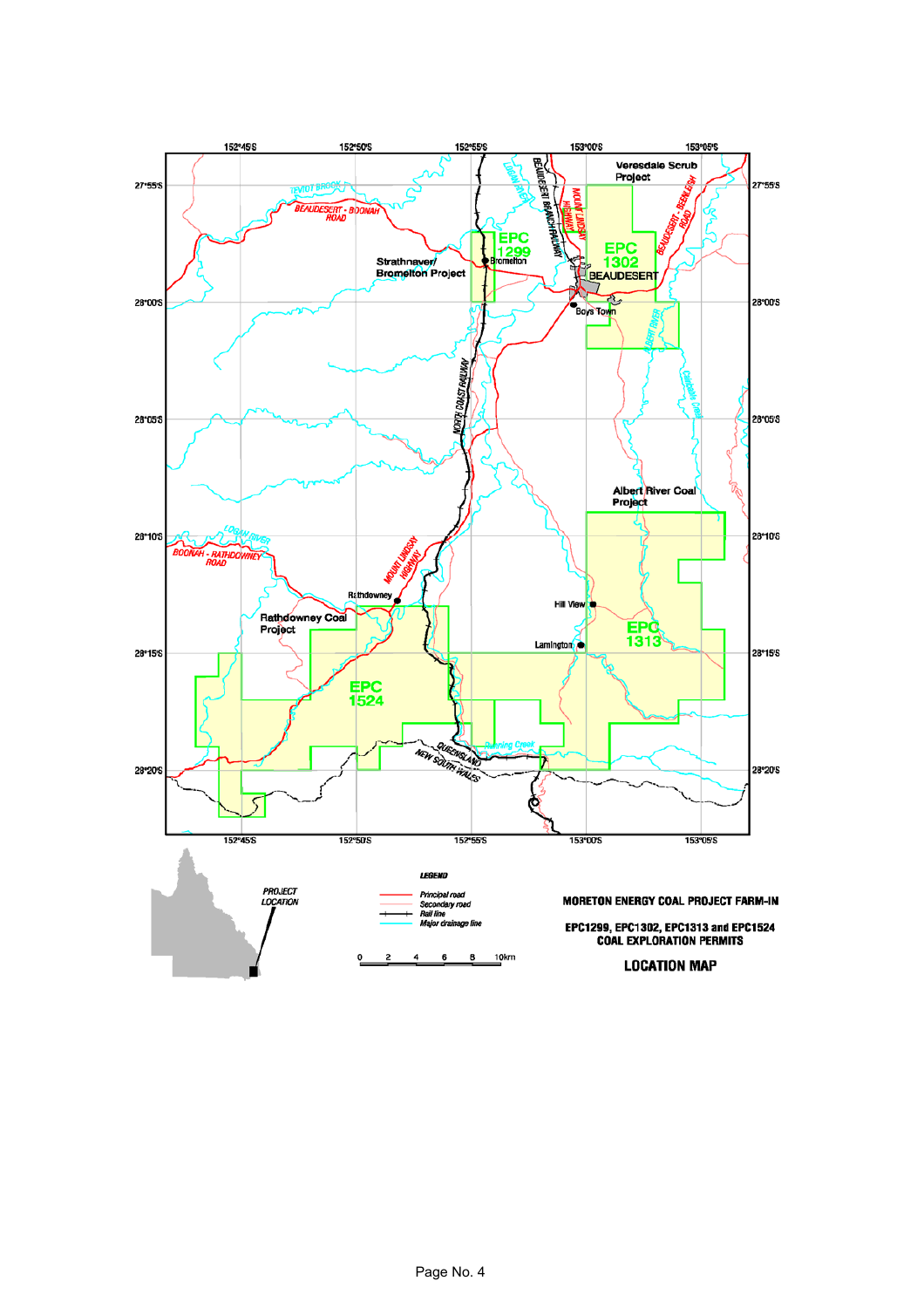# **ACTIVITIES RELATED TO MINERAL PROJECTS:**

## **Mount Morgan District Project (100% Lodestone)**

This project is centred on the historic gold mining town of the same name, and is situated 50km southwest of Rockhampton, Queensland. Lodestone is exploring for gold and copper – molybdenum orebodies. Detailed discussions with a farm-in candidate took place in December and are expected to resume in February.

## **Chillagoe District Project (100% Lodestone)**

This project is situated 130km north of the Chillagoe township in North Queensland. The structural and lithological setting of this project is similar to the Mungana and Red Dome gold-copper deposits near Chillagoe. Geochemical sampling and mapping south and west of Leane's copper-gold prospect was completed in November. Integration and assessment of data from that fieldwork is underway.

### **CORPORATE ACTIVITY:**

During the quarter Lodestone announced that it has completed negotiations to acquire 100% of the Tambo and Moreton Projects.

To this end Lodestone has entered into a share sale and purchase agreement to acquire Tambo Coal and Gas Pty Limited and Moreton Energy Pty Limited from entities associated with Greg Baynton, a Lodestone Director. Under the Agreement 407,288,211 new shares represent the consideration for the transaction. The acquisition is conditional on the approval of shareholders at an Extraordinary General Meeting planned for March 2010.

#### **FORWARD PROGRAMS:**

Under its existing farm-in agreements, Lodestone will continue to develop and manage exploration programs for the Tambo Coal & Gas Project and the Moreton Project during the coming months.

Lodestone will also continue discussions with potential partners and encourage farm-ins at its Mount Morgan and Limestone Creek Projects.

Yours faithfully,

**Martin Ackland Chairman** 

Jeff Jamieson Chief Executive Officer 07-3229-6606 jeffjamieson@lodestonenergy.com.au